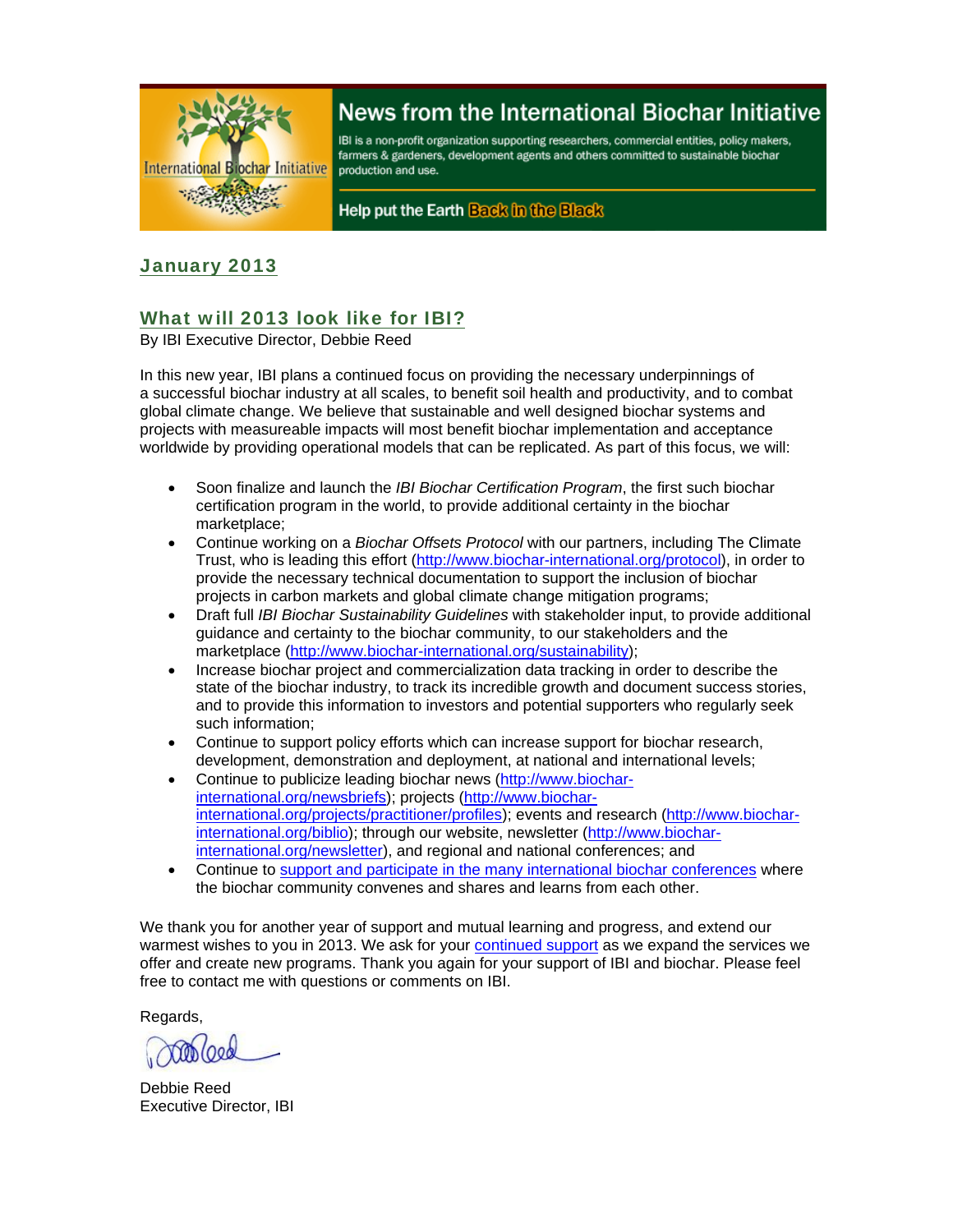# IBI Biochar Certification Program Announcements

In preparation for a final legal review, IBI is wrapping up its review of all program materials for the *IBI Biochar Certification Program*. This additional review will further ensure all program materials and tools are user-friendly for biochar manufacturers/program participants. The *IBI Biochar Certification Program* process will be fully accessible online, allowing biochar manufacturers/program participants to register, apply, and submit all required documentation electronically.

IBI is working hard to launch the *IBI Biochar Certification Program* this quarter (2013). Legal review of the *IBI Biochar Certification Program* is one of the final and critical steps before an official roll out. With the launch of the *IBI Biochar Certification Program*, IBI will be introducing the first-of-its-kind biochar certification program in the United States, allowing biochar manufacturers to distinguish themselves in the marketplace by enabling them to label their biochar as IBIcertified, and thus meeting the criteria of the *IBI Biochar Standards*. This is an exciting time for biochar and IBI sees this program helping with the important task of promoting biochar and its commercial expansion.

For questions or further inquiries regarding the *IBI Biochar Certification Program*, please contact us at certification@biochar-international.org.

# Biochar Carbon Stability Test for Carbon Market Offset Protocol Development

IBI and a previously-formed Expert Panel have completed a final draft standard test methodology for measuring the stable carbon component of biochar. The test methodology will be incorporated into the latest draft of the Biochar Carbon Offset Protocol being developed with our project partners The Climate Trust and The Prasino Group.

We take this opportunity to reiterate our gratitude towards the Expert Panel members, who have donated their time and expertise to the development of a stable carbon test methodology, and to our Project Partners in this effort. We anticipate that we will soon announce a comment period on the draft Biochar Carbon Offset Protocol, to be accompanied by outreach to the global biochar community and stakeholders to seek input and comments to the draft.

# IBI Internship Opportunity to Support the Biochar Industry

Are you interested in biochar? Are you looking to contribute your skills to the growth of an emerging industry in the sustainable development and clean energy arenas? Do you have a strong background in online research and significant experience using database tools and spreadsheets along with basic writing and proofreading skills? If so, please consider working as an Industry Research Intern with the International Biochar Initiative (IBI)—the leading non-profit promoting biochar research and commercialization. The intern will be primarily responsible for (listed in order of priority and time commitment):

- 1. Compiling information on companies involved in the production and distribution of biochar, pyrolysis equipment, and related activities;
- 2. Developing web-based surveys and conducting telephone interviews with producers and consumers to document biochar industry trends; and
- 3. Assisting IBI staff in other commercialization-related activities.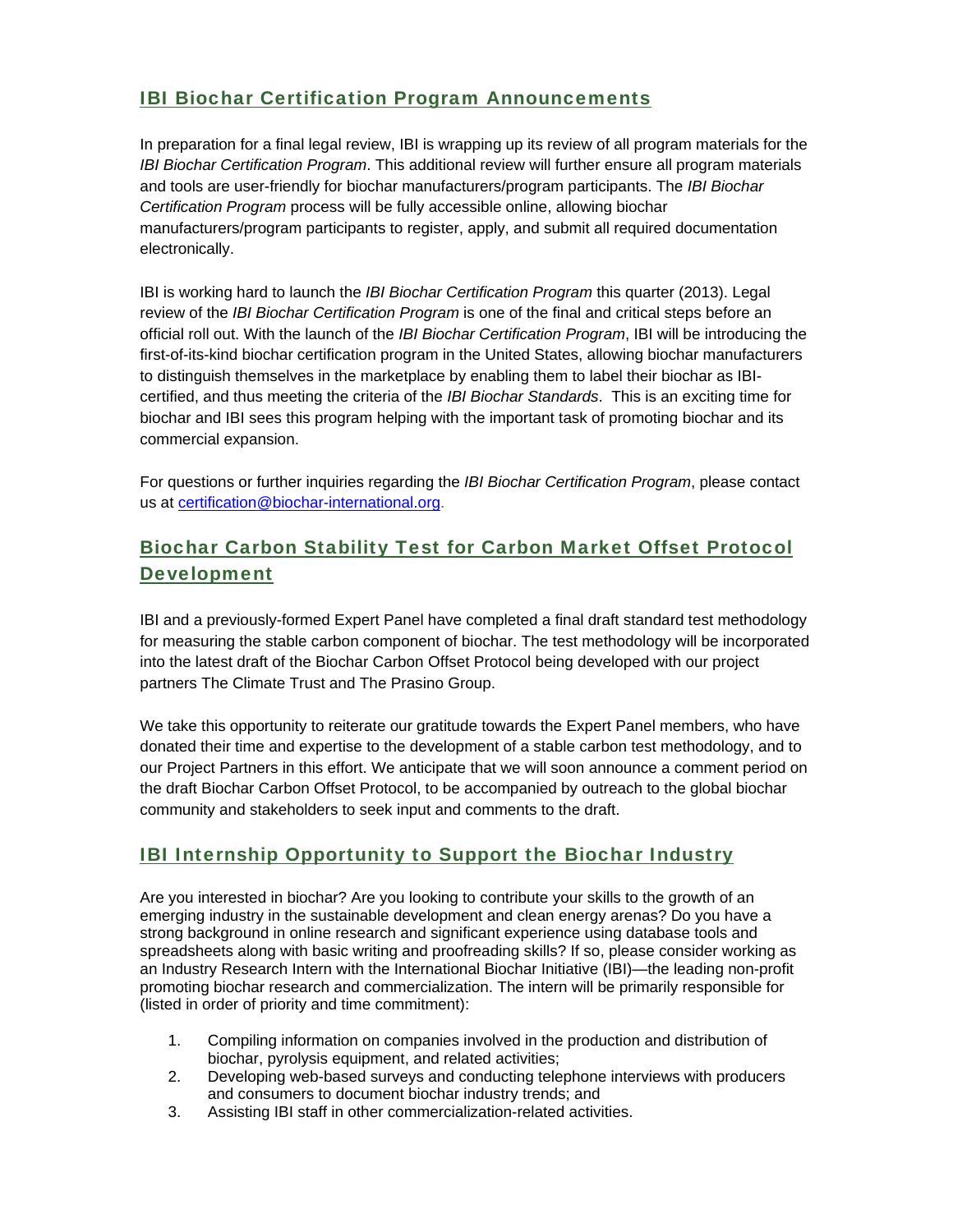The internship is unpaid but the intern will gain valuable experience working with a diverse team of professionals at IBI. The time commitment is 8 hours per week from February 1 (or sooner) through April 30. The intern will work remotely and is expected to be in regular communication with IBI staff on a weekly basis. Priority will be given to students working towards science or business degrees. IBI can provide the intern a letter confirming service at the conclusion of the internship.

If you are interested in this opportunity, please email us a brief cover letter telling us why you would be a good fit for this internship. In the cover letter, describe your experience in these three areas (listed in order of importance):

- 1. Web-based research, and manipulating databases and spreadsheets, primarily Microsoft Excel;
- 2. Biochar history and use; and
- 3. Business development.

Send the cover letter and your resume to Shiva Scotti at 4IBIJobs@gmail.com by February 1. For more information on IBI visit our website http://www.biochar-international.org/. Please note, cover letters MUST be included—any resume submitted without a cover letter addressing all 3 of the points above will be discarded, unread. Thank you for your interest!

### Business and Organization Member Updates

A listing of all current IBI Business and Organization Members can be found on our website at: http://www.biochar-international.org/IBI-business-members. For more information on a membership or to join, please see: http://www.biochar-international.org/join. Please note, Business and Organization descriptions are submitted by each individual entity, and are not developed or written by IBI.

#### **Biochar Supreme**

Biochar Supreme is a group of researchers, engineers, farmers, horticulturists and landscape professionals who have discovered the value of biochar in their professional work with plants and soils. They formed Biochar Supreme to help make biochar "the supreme ingredient for healthy soils", available to everyone.



Their biochar is made from 100% pure, unprocessed wood residues and it contains more than 75% highly stable organic carbon. It is lightweight and porous with high surface area and superior water holding capacity. They are based on the US West Coast and are ready to ship their toprated product to locations anywhere in the US and Canada. They supply one cubic foot bags of biochar for the retail market and they ship cubic yard super sacks or 80-yard truckloads at competitive bulk prices.

For more information please visit: www.biocharsupreme.com or contact Renel Anderson renelinvan@yahoo.com.

### *Renewing Business or Organization Members:*

#### **Burdekin Bowen Integrated Floodplain Management Advisory Committee Inc. (BBIFMAC)**

BBIFMAC is a not-for-profit community natural resource agency covering the catchment areas of the Bogie, Don, Elliot, Burdekin and Haughton Rivers in the Burdekin and Whitsunday Shires in North Queensland, Australia. BBIFMAC's overall vision is to assist in the management of the natural resources in such a way as to

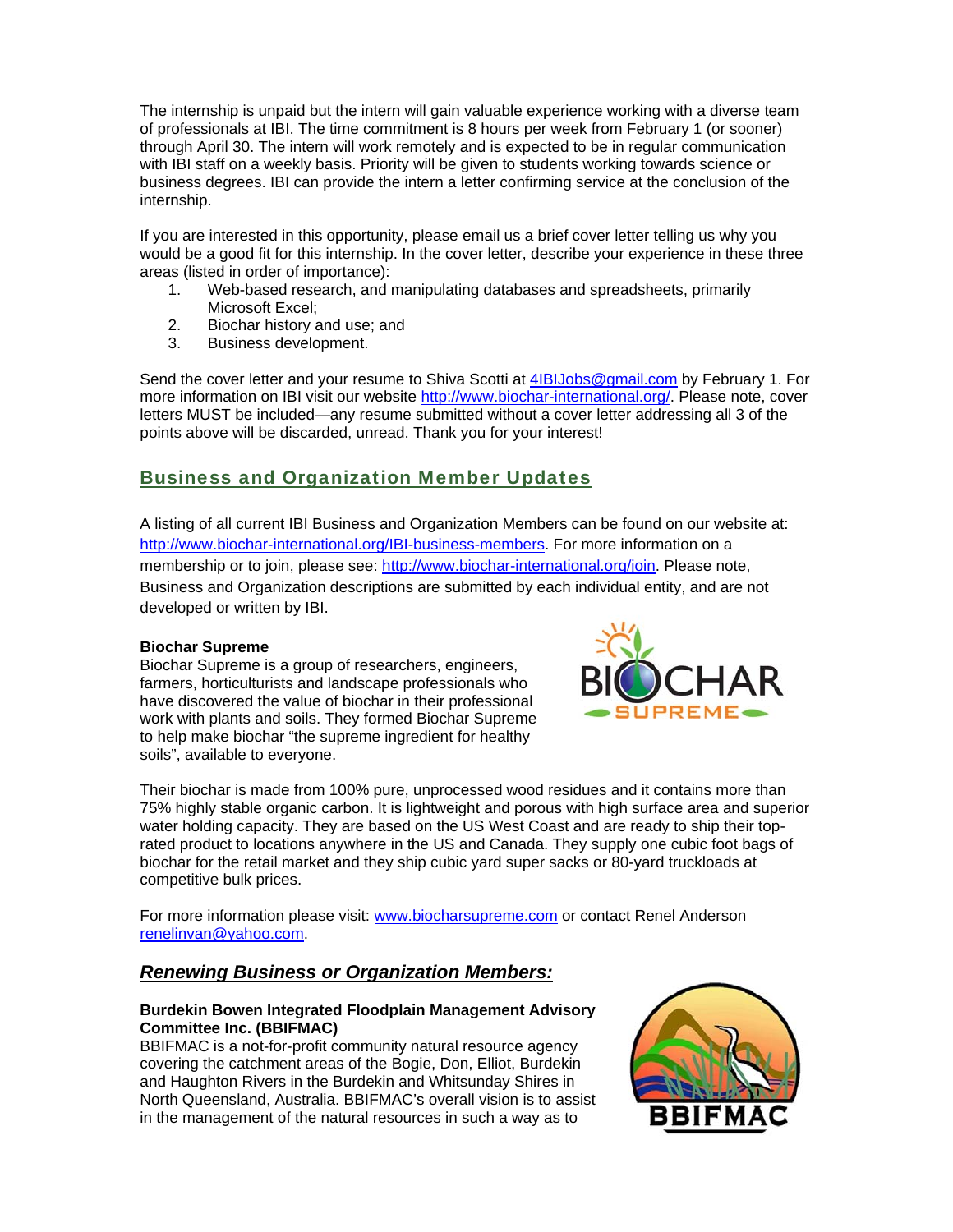ensure social wellbeing, primary production, and ecological sustainability of the Burdekin-Bowen floodplain. Being a non-governmental, community-owned NRM agency provides the unique opportunity for BBIFMAC to engage industry and community in a neutral and unbiased manner. BBIFMAC promotes an integrated, strategic and community-driven approach to the management of natural resources. We support the sustainable development of primary industries and the local economy for the long term benefit of present and future generations.

For more information, please see http://www.bbifmac.org.au or contact Tom McShane at tom@bbifmac.org.au.

#### **Guangdong Dazhong Agricultural Science and Technology Co. Ltd**

Guangdong Dazhong Agricultural Science and Technology Co. Ltd is an innovative fertilizer manufacturer, and is one of the leading organic fertilizer producers in China. As a leader of low carbon and eco-friendly agriculture in China, Guangdong Dazhong Agriculture Science Co. has adhered to the mission of a low carbon & high yield fertilizer to be the most cost-effective agricultural products manufacturer. They are located in Dongguan, Guangdong Province, China and are looking to include biochar in their product range in the near future.



For more information on the company, please visit: http://www.dazhongnk.cn/english/index.asp.

# Profile: The SCAD Soil Fertility Project: Biochar Mixed with Slurry in India

SCAD (Social Change and Development) is an organization based in Southern India that works with the area's rural poor. The organization provides villagers with opportunities to improve their education, health, and income, including through training programs in sustainable organic agriculture. One of SCAD's agriculture programs, called the Soil Fertility Project, aims to increase the quality and fertility of soil using primarily agricultural and market waste. SCAD has become increasingly interested in biochar as the organization's understanding of the potential benefits of biochar has increased.

Much of the organization's initial work with biochar has been through field observations conducted at SCAD's 15-acre organic farm. The farm was developed three years ago on land previously covered in prosopis, an invasive bush that allows rain to leach the surface soil, leaving a semi-desert soil. A team at SCAD has been carrying out additional tests in villages in order to enable women's groups and farmers to see different approaches that might increase the yield of their crops through the use of biochar and other soil amendments. The team believes that farmers will adopt new practices only when improvements are demonstrated onsite. SCAD works in 500 villages, each of which has perhaps 50 small-scale farmers, so the potential for improving the structure of soil and the yield of crops is significant. The team, under SCAD's director, Dr. Amili Babu, is led by Mr Nagarajan and includes agricultural scientists and microbiologists, including Dr. Ravi Kumar (who invented the Anila cooking stove). David Friese-Greene and James Bruges worked with the group to identify appropriate production equipment and have been providing technical advice, as well. Funding for the project was provided by a private charity. To read the remainder of this story, please see: http://www.biochar-international.org/profile/SCAD.

### Biochar Briefs: News Roundup for January

We update the website daily with new articles on biochar. For more information, please see: http://www.biochar-international.org/newsbriefs.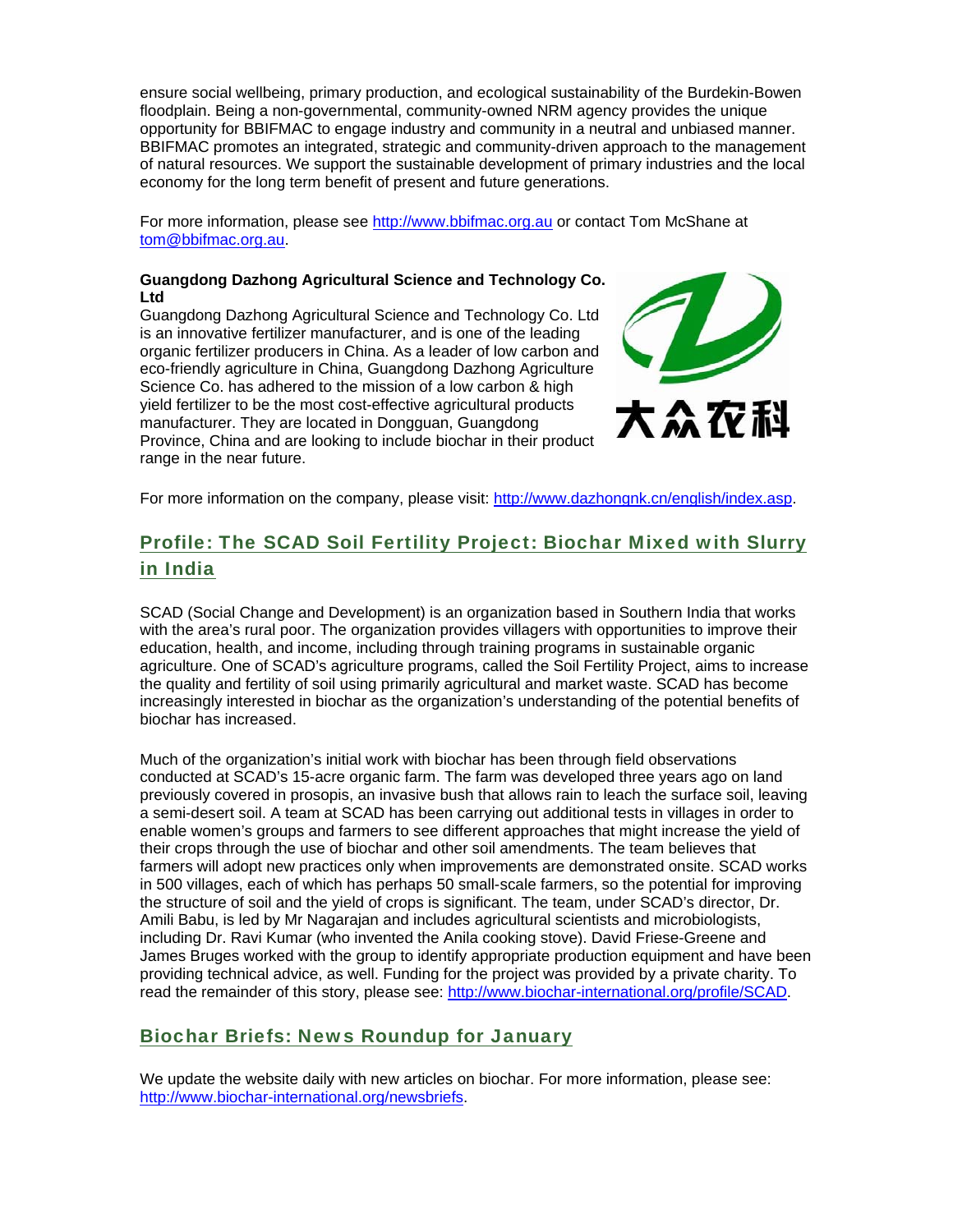#### **Australia**

A bamboo plantation at Jiggi Australia is the home of an experimental biochar kiln, designed to create an enhanced biochar soil additive, using a blend of chicken manure, straw, and clay as well as woody fiber (in this case bamboo) in an attempt to recreate Terra Preta soils found in the Amazon basin. Link to: http://www.echonews.com.au/news/jiggi-project-at-forefront-of-biocharrevolution/1719528/.

Central Queensland University researchers are helping the poultry industry improve bird health by adding biochar to poultry feed. Link to: http://www.gladstoneobserver.com.au/news/universitysgreen-chickens-produce-carbon-smart-po/1709290/.

#### **Italy**

On January 17 and 18, 2013, the 1st Mediterranean Symposium on Biochar was held in Italy. Franco Miglietta, a researcher at Ibimet and President of the Italian National Research Council and Biochar, was a key speaker. He highlighted the process of recognizing biochar as a soil amendment to allow for its use in Italy. Link to:

http://www.zeroemission.tv/portal/news/topic/Emissioni/id/20279/Agricoltura-il-ruolo-del-Biocharnel-taglio-delle-emissioni

#### **Nigeria**

The Social Development Fund of the Embassy of France, Pro-Natura International Nigeria, and A.P. Leventis Ornithological Research Institute are working to highlight the benefits of biochar in Nigeria. They recently presented on biochar at workshops in Abuja and Jos. Additionally, a biochar-enriched Super Vegetable Garden (a biochar pilot project) is ongoing in Jos, Plateau State. Link to: http://allafrica.com/stories/201301070843.html.

#### **United States**

The Aspen Center for Environmental Studies (ACES) in Colorado has an experiment under way at their Rock Bottom Ranch property to regenerate cottonwoods. In the process, large piles of wood chips have been created to fuel a planned biochar pilot project at the ranch. ACES hopes to create a small operation to produce biochar at Rock Bottom Ranch once it acquires or creates a small pyrolyzer. Link to:

http://www.aspentimes.com/article/20130115/NEWS/130119923/1077&ParentProfile=1058.

### Opportunities in Biochar

- Become a sponsor for the 2013 North American Biochar Symposium or submit an abstract. For more information: http://symposium2013.pvbiochar.org.
- Submit an Expression of Interest for the Second International Biochar Training Course at Nanjing Agricultural University (NJAU), planned for October, 2013. For more information: http://www.biochar-international.org/node/3845.
- Receive a free subscription to Biomass Magazine. For more information: http://www.biochar-international.org/node/3797.
- Download an Open Source ebook: *Understanding Stoves for Environment and Humanity* by Dr. N. Sai Bhaskar Reddy, published by MetaMeta, The Netherlands. For more information: http://www.biochar-international.org/node/3690.
- New job postings at: http://www.biochar-international.org/network/jobs.

### Upcoming Calendar Events

- January 26 27, 2013: Biochar Bash 2013. Location: Biochar Industries Kunghur, Australia. For more information: http://www.biochar-international.org/node/3884.
- January 28, 2013: Pacific Northwest Biochar Working Group Conference. Location: Corvallis OR, United States. For more information: http://www.biochar-international.org/node/3880.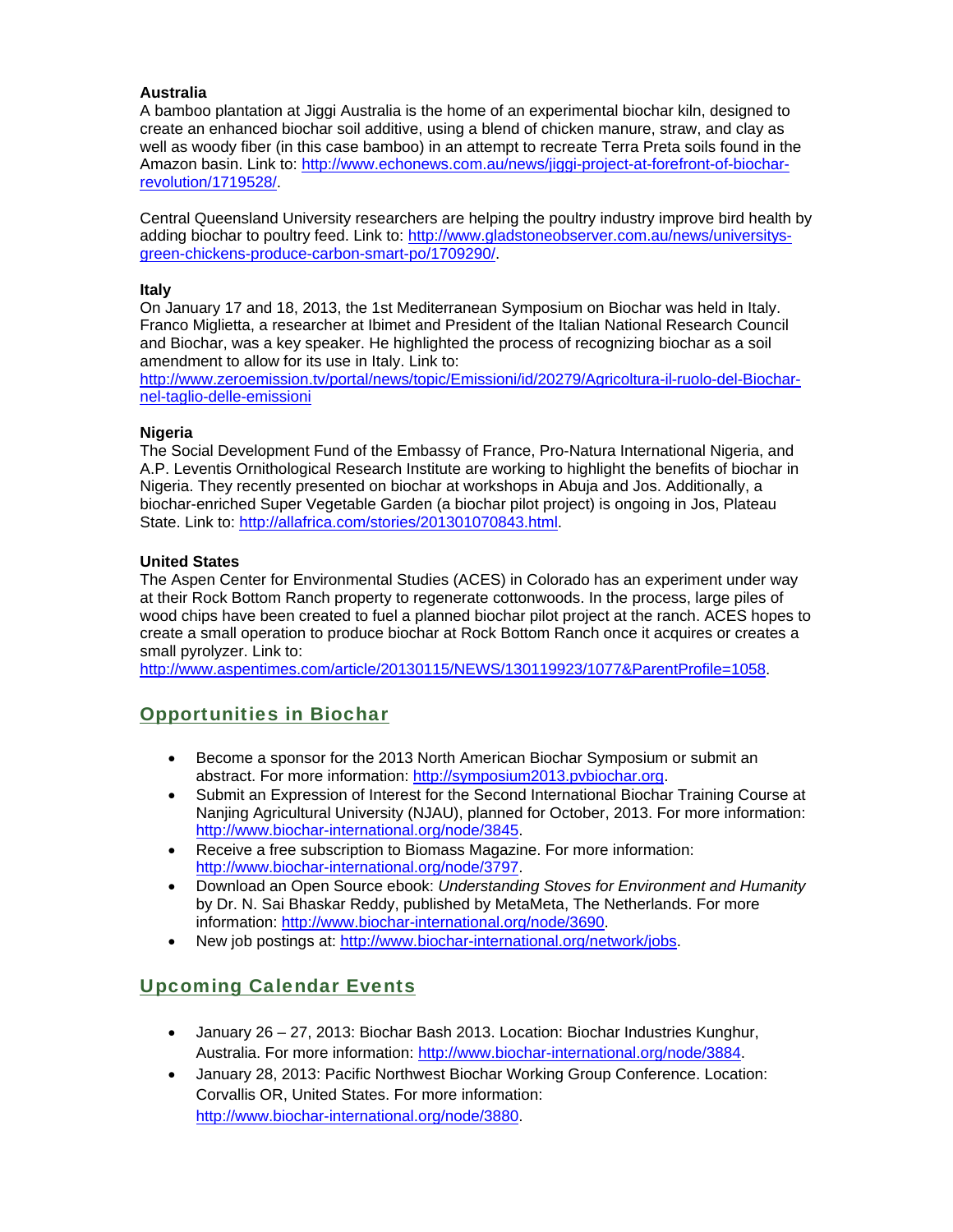- February  $7 8$ , 2013: 31<sup>st</sup> International Activated Carbon Conference. Location: Honolulu HI, USA. For more information: http://www.biochar-international.org/node/3787.
- February 14 15, 2013:  $2^{nd}$  Nordic Biochar Seminar. Location: Helsinki, Finland. For more information: http://www.biochar-international.org/node/3447.
- February 14 18, 2013: 2013 AAAS Annual Meeting. Location: Boston, MA, USA. For more information: http://www.biochar-international.org/node/3779.
- March 18 22, 2013: Global Alliance for Clean Cookstove Clean Cooking Forum 2013: Igniting Change, Fueling Markets & Sparking Adoption. Location: Phnom Penh, Cambodia. For more information: http://www.biochar-international.org/node/3886.
- March 19 20, 2013: 2-day seminar on the Commercialization of Sustainable Biochar. Location: Hotel Equatorial Bangi, Malaysia. For more information: http://www.biocharinternational.org/node/3895.
- April 5: Illinois Biochar Group Spring Meeting. Location: Urbana-Champaign, IL, USA. For more information: http://www.biochar-international.org/node/3896.
- April 6: Florida Biochar Regional Meeting. Location: Melbourne, FL, USA. For more information: http://www.facebook.com/pages/Florida-biochar/438352616184448.
- April 7 12, 2013: Biochar for soil remediation and global warming mitigation at EGU 2013. Location: Vienna, Austria. For more information: http://www.biocharinternational.org/node/3849.
- April 8 10, 2013: International Biomass Conference and Expo. Location: Minneapolis, MN, USA. For more information: http://www.biochar-international.org/node/3685.
- April 17 18, 2013: National Conference on Philippine Biochar. Location: Quezon City, The Philippines. For more information: http://www.biochar-international.org/node/3853.

See the IBI Calendar page for more events. To add an event to the calendar, send the information to info@biochar-international.org.

# Regional Biochar Group Updates

To read more on the 51 regional and national biochar groups, please see IBI's website (link to: http://www.biochar-international.org/network/communities). This month includes three new groups: the Biochar Association of Indonesia, the British Biochar Foundation (BBF), and the Zhejiang Biochar Engineering Technology Research Center (China). Additionally, there are updates from the Philippine Biochar Association, Florida Biochar (United States), the Illinois Biochar Group (United States), and the Pioneer Valley Biochar Initiative (PVBI, United States).

#### **The Biochar Association of Indonesia**

The Biochar Association of Indonesia (ABI) was formed in Balikpapan on December 11, 2012. The establishment of the ABI was on the initiative of Prof. Dr. Ir. Wani Hadi Utomo and the formation of the ABI was conducted at the Faculty of Agriculture, University of Tribhuwana Tunggadewi, Malang. For more information on this group, please contact Mrs. Widowati (widwidowati@gmail.com). The ABI is the 50<sup>th</sup> biochar group that has formed per IBI's records. Congratulations.

The ABI believes that in order to develop strong agriculture, the roles and functions of biochar need to be developed—for this, the there needs to be a coordinating institution that can inspire, collaborate, provide communications, training, research and development around biochar. For more information, please see: http://www.biochar-international.org/regional/Indonesia.

#### **The British Biochar Foundation (BBF)**

The British Biochar Foundation is a not-for-profit membership organization aiming to support the emerging research, sustainable production, and uses of biochar in the UK. They are currently focusing on supporting the sustainable development of a budding biochar market for the horticultural and farming industry as well as encouraging use and production by domestic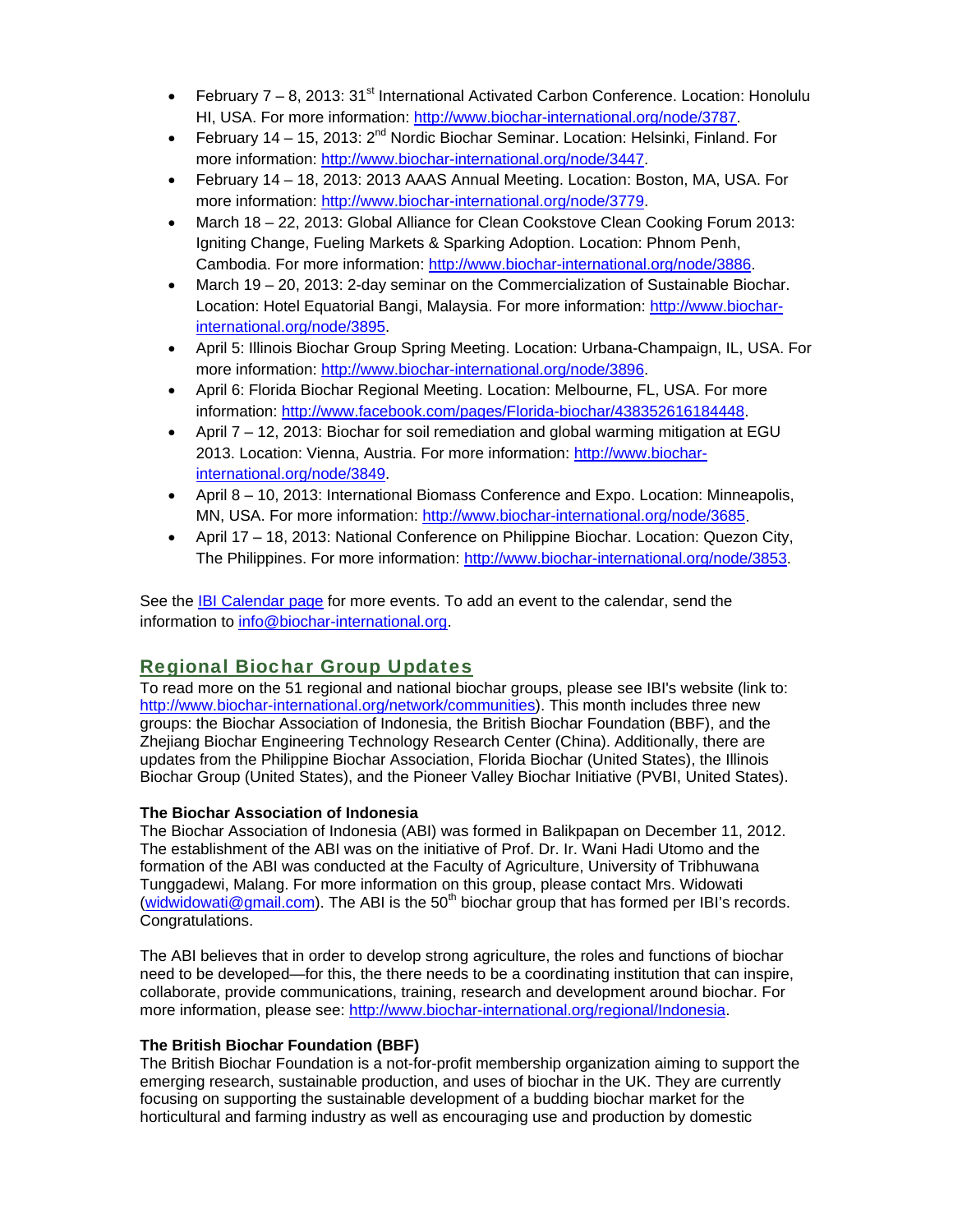gardeners, allotment holders, and community groups. They welcome participation by all those who want to store carbon and/or who wish to improve soil health.

The BBF works in tandem with the biochar research community and is affiliated with the European Biochar Foundation, although it acts independently from academic, governmental, and commercial organizations. BBF members include farmers, charcoal producers, local communities, project developers, companies, charities, community interest companies, and social enterprises committed to the sustainable development and deployment of biochar in the UK. For more information, please see: http://www.britishbiocharfoundation.org/.

#### **Zhejiang Biochar Engineering Technology Research Center (China)**

The Zhejiang Biochar Engineering Technology Research Center (ZJBETRC) has been established by Zhejiang Academy of Agricultural Sciences (ZAAS) in conjunction with the China National Bamboo Research Center (CNBRC), as dispatched by Science and Technology Department of Zhejiang Province, Zhejiang Provincial Department of Finance, Zhejiang Provincial Department and Reform Commission on Aug 27, 2012.

Dr Prof. Yang Shengmao has been appointed as the head of the center. This center will focus on solving the integrated utilization problem of waste biomass from agriculture and forestry. It will form an international learning organization to focus on the basic research of biochar, development of carbonization equipment, application, and industrialization of biochar technology. It will become a multiple research and development platform for personnel training, academic exchange, technical learning, and industrial demonstration. For more information, please see: http://www.biochar-international.org/Zhejiang\_Biochar.

#### **Philippine Biochar Association**

To promote the production and use of biochar, the Philippine Biochar Association (PBiA) was formed. PBiA seeks to contribute significantly to the mitigation of GHG, and to help farmers adapt to climate change. PBiA seeks the contribution of various sectors such as the academe, national and local government, relevant government agencies, and businesses to come together and share the vision in the promotion of biochar in the Philippines. The PBiA is planning a National Conference on Philippine Biochar March 17 – 18, 2013 in Quezon City. The objectives of the conference include developing a national agenda on the use of biochar in agriculture and environment. The agenda will center around: Research and Development, Farm Adaptation, Community Development and Livelihood; establishing a network of biochar practitioners and advocates; sharing information on Biochar and Biochar Practices; and integrating activities on Biochar and make PBiA as central repository of Biochar activities and implementers. For more information, please see: http://www.biochar-international.org/node/3853.

#### **Florida Biochar (United States)**

Florida Biochar will host a regional meeting on April 6th in Melbourne, FL, USA. The meeting will include lectures, demonstrations in how to build your own kiln and guest speakers. Free samples will be available. Details will be posted on the Florida Biochar website at http://www.facebook.com/pages/Florida-biochar/438352616184448.

#### **Illinois Biochar Group (United States)**

The Illinois Biochar Group will hold its spring meeting on Friday, April 5, at the Illinois Sustainable Technology Center (ISTC) on the campus of the University of Illinois at Urbana-Champaign. The meeting will be held from 1:15 to 3 pm CST with biochar research/project updates given by IBG members and there will also be discussion about the upcoming Midwest Biochar Conference that IBG is helping to organize. Prior to the meeting, there will be a seminar from noon - 1 pm CST given by Dr. Sandeep Agnihotri of ISTC on "Porosity of Biochar". This seminar will be broadcast live and also archived on the ISTC website www.istc.illinois.edu and IBG website www.biochar.illinos.edu for later viewing. If you cannot attend the event at ISTC, you may view the webinar live by registering at: https://www4.gotomeeting.com/register/124000839. Attendance for seminar and meeting is free and open to the public.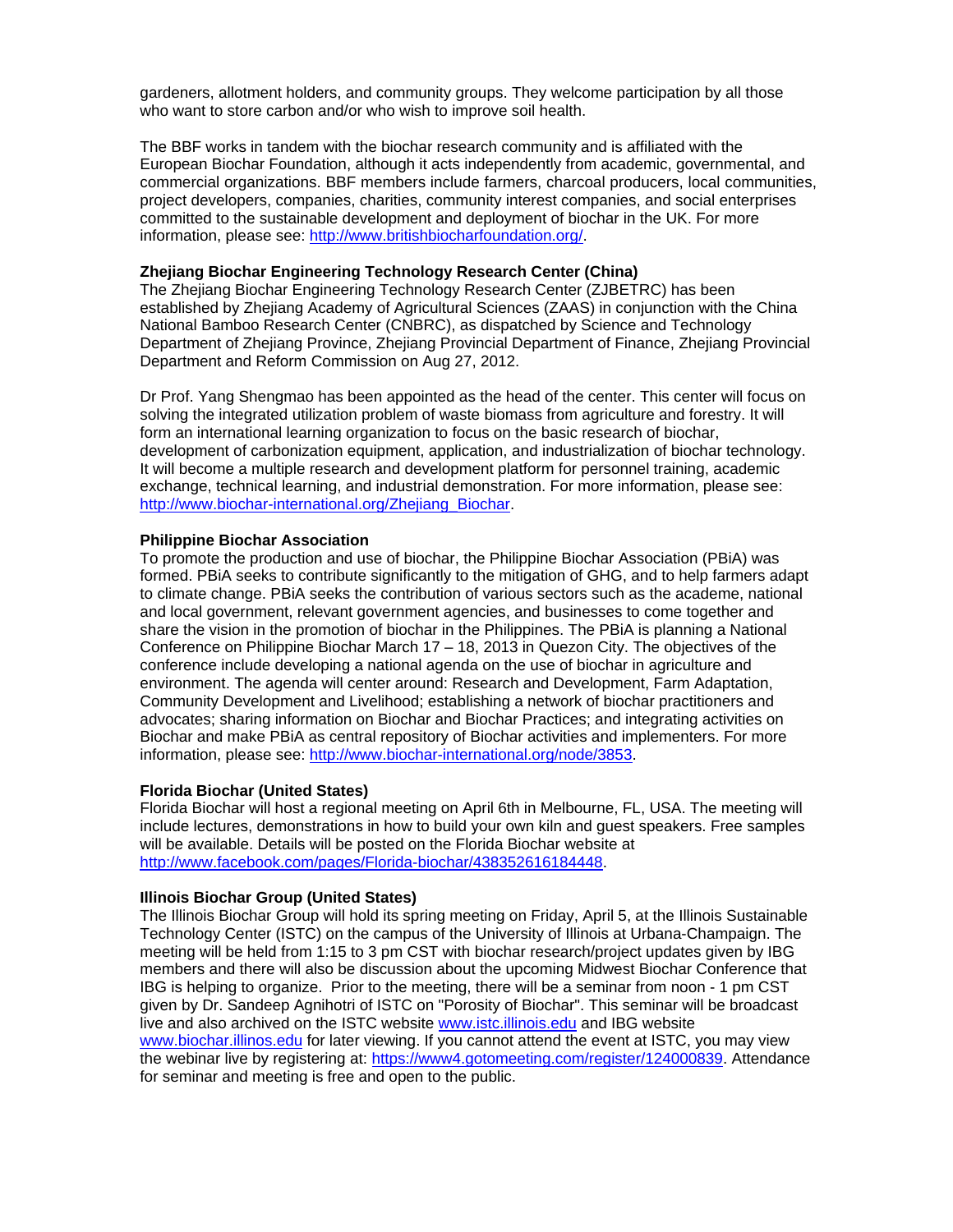The Illinois Biochar Group, in conjunction with the Illinois Sustainable Technology Center at the University of Illinois and the U.S. Department of Agriculture as co-organizers, announces the first Midwest Biochar Conference which will be held on June 14, 2013, in Champaign, IL. The conference will feature presentations on the latest in biochar research, exhibit space for vendors, and plenty of opportunities for discussion with those interested in all aspects of biochar work. The event will take place at the I-Hotel Conference Center from 8:00 am to 4:30 pm CST, with a reception following from 4:30 - 6:00 pm. Abstract submission will open Feb. 11, 2013. Conference registration will open approximately May 1, 2013. Plan to register early as space will be limited. Please watch the IBG website at www.biochar.illinois.edu for more information. For questions, please contact IBG coordinator Nancy Holm at naholm@illinois.edu.

#### **Pioneer Valley Biochar Initiative (PVBI, United States)**

PVBI is organizing the *2013 North American Biochar Symposium Harvesting Hope: The Science and Synergies of Biochar*. This biochar symposium is designed for farmers, foresters, researchers, policymakers, biochar producers and entrepreneurs, and especially students and citizens who want to learn more about biochar as an alternative to fossil fuel-based fertilizers/pesticides and energy. The conference organizers announce a call for papers due March 4, 2013. There are four main tracks for speakers:

- 1. Feedstocks & Technology
- 2. Benefits of Biochar agriculture (farm and forest) climate, water, energy
- 3. Scale, Sales & Marketing
- 4. Community Engagement and Policy

For details on each track and to submit an abstract, please see: http://symposium2013.pvbiochar.org/tracks.

### Recently Published Biochar Research

IBI tracks all published research on biochar and includes it in our online bibliography. The following articles were added in the last month. Please visit the website bibliography for more information on any of these articles. Due to copyright, we cannot provide full copies of articles unless we have permission from the publisher. If you have published work that is not included, please email us.

Aller, Deborah (2012). The Potential of Biochar produced from Eichhornia crassipes and Prosopis juliflora to Enhance Soil Water Holding Capacity of Drylands Soils. Master's Thesis, The University of Edinburgh.

Anderson, Nathaniel; J. Greg Jones; Deborah Page-Dumroese; Daniel McCollum; Stephen Baker; Daniel Loeffler; Woodam Chung (2013). A Comparison of Producer Gas, Biochar, and Activated Carbon from Two Distributed Scale Thermochemical Conversion Systems Used to Process Forest Biomass. Energies.

Arif, Mohammad; Kawsar Ali; Fazal Munsif; Wiqar Ahmad; Akhlaq Ahmad; Khalid Naveed (2012). Effect of Biochar, Fym and Nitrogran on Weeds and Maize Phenology. Pak. J. Weed Sci. Res., 18(4): 475-484; http://www.wssp.org.pk/5-PJWSR-18(4)475-484-2012.pdf.

Basso, Andres S.; Fernando E. Miguez; David A. Laird; Robert Horton; Mark Westgate (2012). Assessing potential of biochar for increasing water-holding capacity of sandy soils. GCB Bioenergy.

Becker, R.; Dorgerloh, U.; Helmis, M.; Mumme, J.; Diakité, M.; Nehls, I. (2013). Hydrothermally carbonized plant materials: patterns of volatile organic compounds. Bioresource Technology 130, 621-628.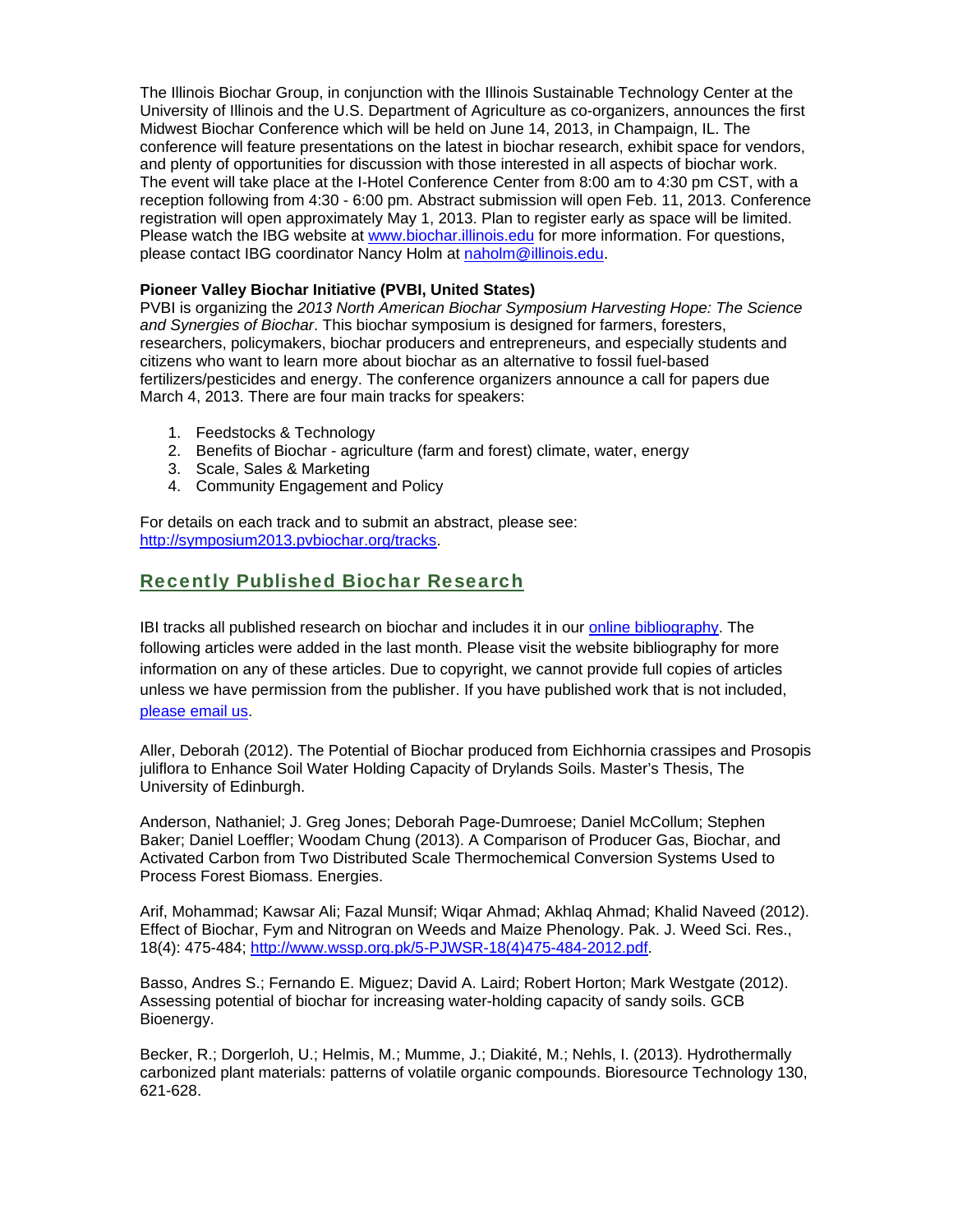Biederman, Lori A.; W. Stanley Harpole (2012). Biochar and its effects on plant productivity and nutrient cycling: a meta-analysis. GCB Bioenergy.

Crombie, Kyle; Ondrej Masek; Saran P. Sohi; Peter Brownsort; Andrew Cross (2012). The effect of pyrolysis conditions on biochar stability as determined by three methods. GCB Bioenergy.

Cross, Andrew; Saran P. Sohi (2012). A method for screening the relative long-term stability of biochar. GCB Bioenergy.

Ding WC, Tian XM, Wang DY, Zeng XL, Xu Q, Chen JK, Ai XY (2012). Mechanism of Cr( VI) removal from aqueous solution using biochar promoted by humic acid. College of Resources and Environment, Southwest University, Chongqing 400715, China; 33(11):3847-53.

Field, John L.; Catherine M. H. Keske; Greta L. Birch; Morgan W. DeFoort; M. Francesca Cotrufo (2012). Distributed biochar and bioenergy coproduction: a regionally specific case study of environmental benefits and economic impacts. GCB Bioenergy.

Dharmakeerthi, Randombage Saman; Jayalath Arachchige Chandrasiri; Vishani Udayanga Edirimanne (2012). Effect of rubber wood biochar on nutrition and growth of nursery plants of Hevea brasiliensis established in an Ultisol. http://www.springerplus.com/content/pdf/2193-1801- 1-84.pdf.

Huang, Yu-Fong; Pei-Te Chiueh; Fu-Siang Syu; Shang-Lien Lo (2012). Life cycle assessment of biochar cofiring with coal. Bioresource Technology.

Jablonowski, Nicolai David; Nils Borchard; Petra Zajkoska; Jesus Dionisio; Fernández-Bayo; Rosane Martinazzo; Anne E. Berns; Peter Burauel (2012). Biochar-mediated 14C-atrazine mineralization in atrazine-adapted soils from Belgium and Brazil. J. Agric. Food Chem.

LeCroy, Chase; Caroline A. Masiello; Jennifer A. Rudgers; William C. Hockaday; Jonathan J. Silberg (2012). Nitrogen, biochar, and mycorrhizae: Alteration of the symbiosis and oxidation of the char surface. Soil Biology and Biochemistry.

Li, Mi; Qiang Liu; Lijing Guo; Yaping Zhang; Zhenjun Lou; Yang Wang; Guangren Qian (2012). Cu(II) removal from aqueous solution by Spartina alterniflora derived biochar. Bioresource Technology.

Lin, Y.; P. Munroe; S. Joseph; A. Ziolkowski; L. van Zwieten; S. Kimber; J. Rust (2012). Chemical and structural analysis of enhanced biochars: Thermally treated mixtures of biochar, chicken litter, clay and minerals. Chemosphere.

Liu, Xiang-Hong; Feng-Peng Han; Xing-Chang Zhang (2012). Effect of Biochar on Soil Aggregates in the Loess Plateau: Results from Incubation Experiments. International Journal of Agriculture and Biology. http://www.fspublishers.org/ijab/past-issues/IJABVOL\_14\_NO\_6/19.pdf.

Lugato, Emanuele; Francesco P. Vaccari; Lorenzo Genesio; Silvia Baronti; Alessandro Pozzi; Mireille Rack; Jeremy Woods; Gianluca Simonetti; Luca Montanarella; Franco Miglietta (2012). An energy-biochar chain involving biomass gasification and rice cultivation in Northern Italy. GCB Bioenergy.

McCormack, Sarah A.; Nick Ostle; Richard D. Bardgett; David W. Hopkins; Adam J. Vanbergen (2013). Biochar in bioenergy cropping systems: impacts on soil faunal communities and linked ecosystem processes. GCB Bioenergy.

Noor, Nurhidayah Mohamed; Adilah Shariff; Nurhayati Abdullah (2012). Slow Pyrolysis of Cassava Wastes for Biochar Production and Characterization. Iranica Journal of Energy & Environment 3 (Special Issue on Environmental Technology): 60-65. http://idosi.org/ijee/3(S)12/10.pdf.